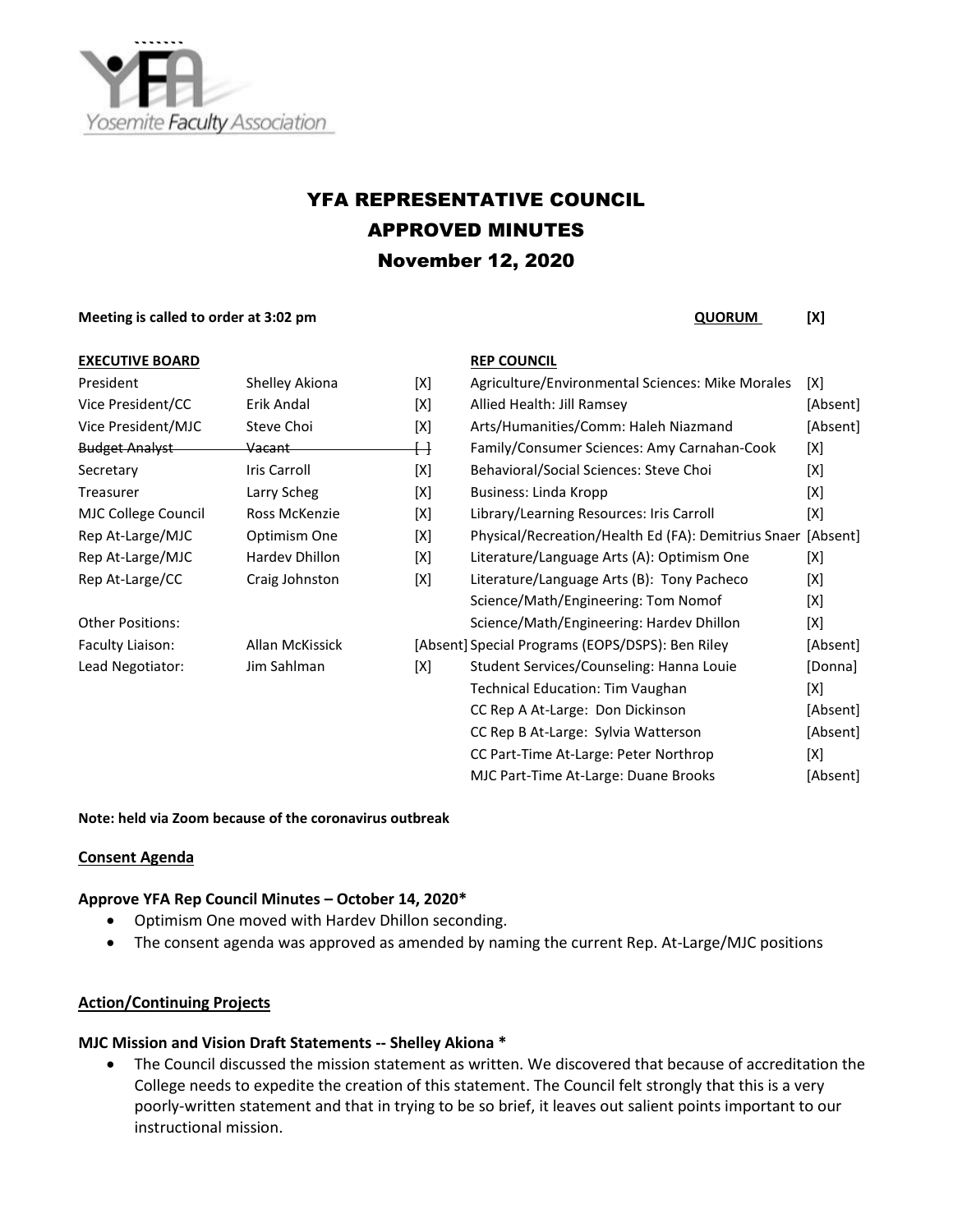- Ross McKenzie, Our College Council Representative, informed us that students seemed really pleased with its brevity at College Council. He also explained that as a constituent group this body needs to share its feedback with the College Council.
- Iris Carroll moved to vote on the Mission Statement as written and Larry Scheg seconded.
- The Council voted not to approve the MJC Mission Statement as written.
- Optimism One shared a revised mission statement and moved that the Council vote on this revised statement. Tony Pacheco seconded.
- The revised statement passed unanimously.
- Next, the Council considered the MJC Vision Statement. Overall, the Council felt the statement as written leaves out many important issues concerning academic growth and that as written, it will make it difficult to attract high-quality faculty. In addition, the Council thought the word "investors" was not appropriate for a college vision statement. We looked at some alternative statements that we felt were more well written, including Los Positas and Sacramento City College.
- Iris Carroll moved to vote on the MJC Vision Statement as written. Tom Nomof seconded.
- The statement as written was not approved.

# **MJC Roles & Responsibilities of College-Wide Participatory Governance – Shelley Akiona \***

• Shelley shared the draft document with the Council. We talked broadly about it and were tasked with sending it back to our constituents for feedback before our December meeting when we'll vote on it.

# **MJC Instruction Council Hiring Prioritization Process – Shelley Akiona \***

- Even though this issue falls within the Senate's purview, because it was presented at College Council, this body needs to provide feedback to College Council.
- Ross explained that the College will use the prioritized list from last year for this year. Also, if the College President reprioritizes the list, he needs to provide his reasoning to the Senate.
- The Council discussed the statement about "Equity and diversity in student and faculty positions," and felt that it was the responsibility of Human Resources to advertise widely enough to reach a broad, diverse pool of applicants.
- We discussed the poor timing of our faculty searches and Ross informed us that the retirement deadline, which often prompts a faculty hire, is late but that it is a District choice over which the colleges have no control.
- Iris Carroll pointed out that the process as written does not address hiring for non-instructional faculty.
- The Council felt that an additional bullet point should be included that highlights consideration in student demand not being met and a lack of Part-Time faculty availability in that discipline.
- Ross McKenzie moved to vote on the Hiring Prioritization Process as amended and Larry Scheg seconded.
- The motion was approved.

# **MJC Instructional Outlook Report 2020/21 -- Shelley Akiona \***

- This report from Jennifer Zellet, MJC VPI, was given directly to the Instruction Council.
- Shelley introduced it to this body as an informational item.

# **MJC Strategic Enrollment Management Proposal (College Council 9/14/20) -- Shelley Akiona \***

- Shelley introduced the body to this document, which was created by the MJC Office of Instruction in response to last year's YFA contractually-required periodic review of the current *MJC Guidelines for Low Enrolled Classes*.
- Even though the document was presented as an alternative to the Guidelines for Low Enrolled Classes at MJC, it does not serve the purpose of the current guidelines.
- The Council reviewed this document and unanimously opposed it as written.
- Shelley is recommending that three faculty serve on the SEM Task Force. The three are: Jim Sahlman, Steve Choi, Hardev Dhillon.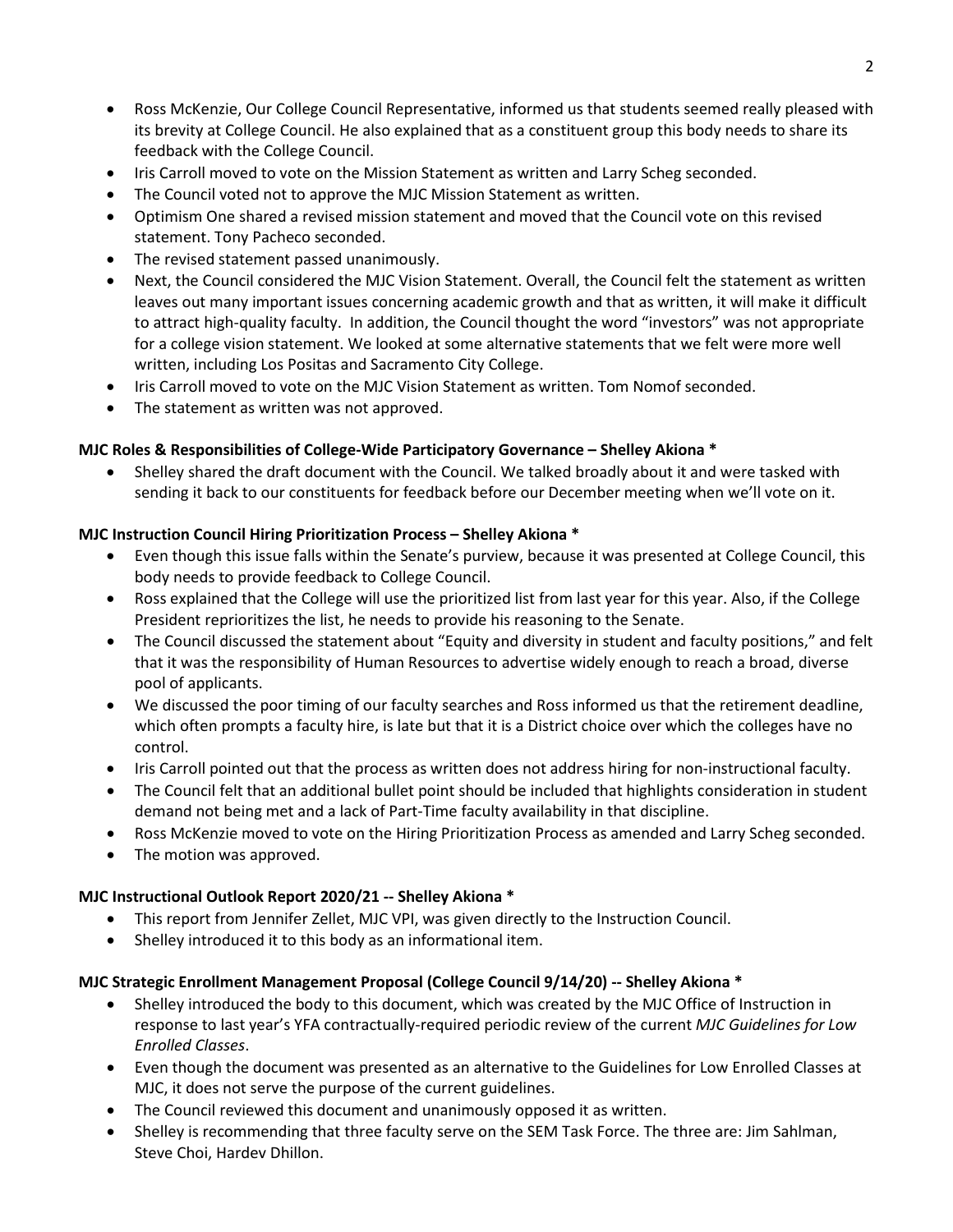# **Dean of Planning, Research, & Institutional Effectiveness Selection Committee (2 YFA Reps Needed) -- S. Akiona**

• YFA is looking for two volunteers who have experience in research and accreditation.

### **Trustee Election Results -- Shelley Akiona**

- Elections are not finalized. Stanislaus County has until the 20th to certify the election.
- It appears that Milt Richards will be the trustee for Turlock, replacing Abe Rojas.
- Shelley checked in with representatives to see how things are going with their constituents regarding the election.
- She reiterated that YFA Rep. Council made our resolutions with the interests of all faculty in mind. They were not political statements in any way. The charge of YFA is to represent faculty members and our perspective, with regard to the Board, is not political. YFA's perspective revolves around the strength of our working relationship with trustees and how committed the trustees are to championing issues relevant to faculty.

## **Bylaws Revisions Re: Conflict of Interest, Resolutions, Political Endorsements – J. Sahlman/S. Choi/E. Andal \***

- YFA drafted changes to our bylaws with regard to endorsements and sent them to our attorney for review. We have not received his feedback yet.
- One of the main goals of the changes is to ensure that Rep. Council gives our membership time to provide feedback before we vote on any endorsements.
- YFA wants to serve our members well and uphold the strength of our union.

## **Announcements, Updates, Reports, and Other Business**

### **YCCD Sad News -- Shelley Akiona**

• Payroll staff member, Jacqueline Sanders-Bell, passed away. She was instrumental in the work required to process all the compensation changes due to our last contract. Geri Wend will deliver a plant from YFA. If there is Go-Fund Me, YFA will make a donation.

# **YFA Full Time Faculty Dues Increase Ratification – Shelley Akiona**

• The Council decided to delay implementing until January.

### **2021/22 Academic Calendar (A/B Terms) – Shelley Akiona \***

• Shelley informed us that the academic calendars for 2021/2022 and 2022/2023 were approved at the last Board meeting. MJC's 2021/2022 calendar is status quo.

### **2022/23 Academic Calendar (A/B Terms) -- Shelley Akiona \***

• In its 2022/2023 calendar MJC will experiment with overlaying A/B Terms.

# **Vice Presidents' Update – Steve Choi / Erik Andal**

- Columbia College is working on one faculty grievance and another load issue.
- MJC is working on two grievances against two administrators. These two issues should be wrapped up soon.
- In addition, a part-time faculty, who is not a member of YFA, was drawn into an investigation, for which YFA provided representation.
- The two VP/Grievance Officers stressed that faculty need to make sure we're communicating with each other and with YFA and not just operating in silence.

### **Secretary Report – Iris**

• No report

### **College Council Updates -- Ross McKenzie & Craig Johnston**

• No report